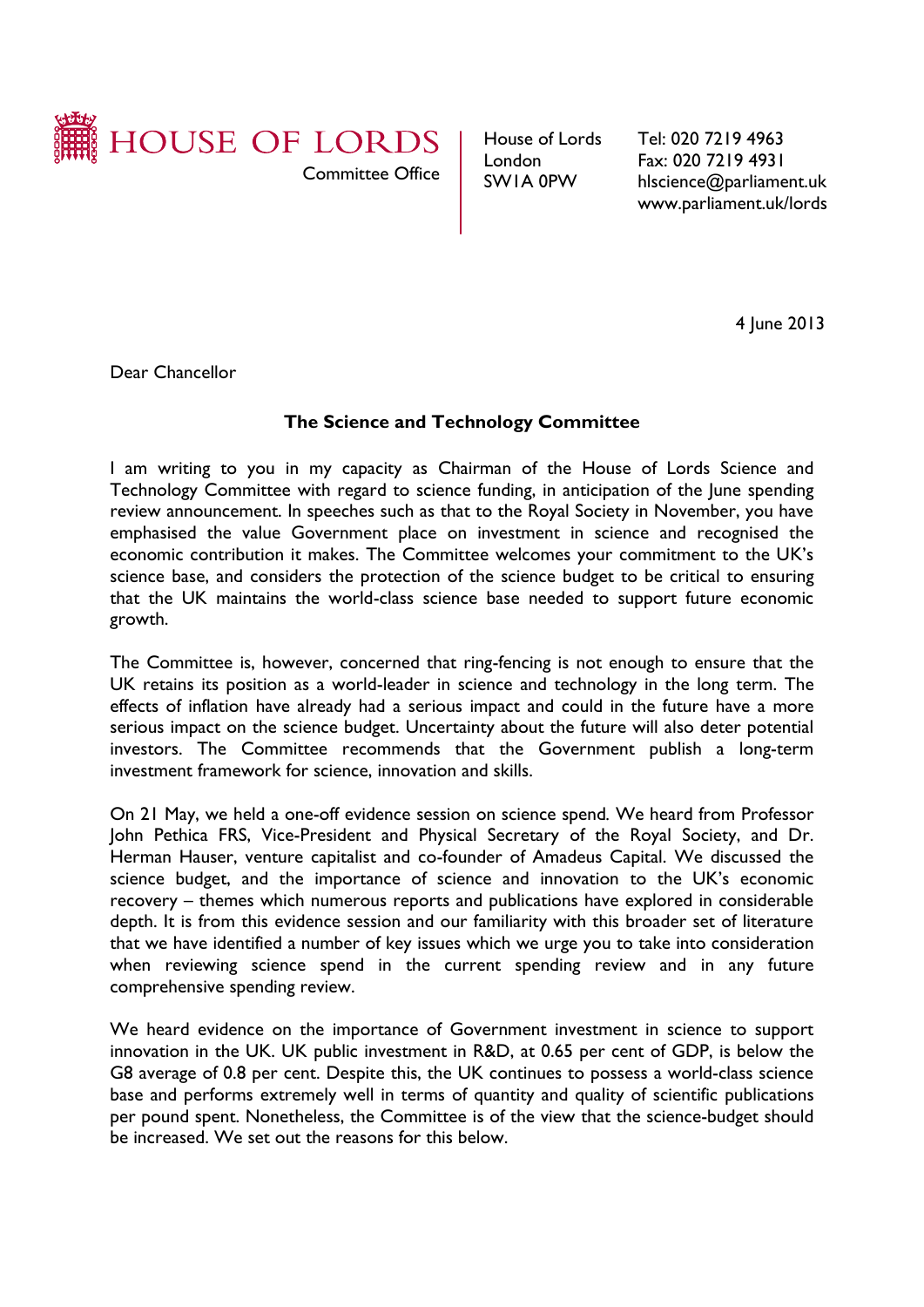## **Rationale for increasing the science budget**

## The value in supporting the UK economy

The relationship between public investment in science and economic growth is not linear, is difficult to measure and there may be significant time-lags before benefits are realised.<sup>1</sup> Importantly economic growth is not the only indicator by which benefits should be measured and wider public good benefits accrue as a result of investment. In many cases, however, a positive correlation between investment in science and economic growth can be seen. $^2$  For example, in his 2013 State of the Union address, President Barack Obama stated:

"if we want to make the best products, we also have to invest in the best ideas. Every dollar we invested to map the human genome returned \$140 to our economy -- every dollar."

At our evidence session, Dr. Hauser gave the specific example of research clusters that have sprung up around research-intensive universities in the UK. He reported that the cluster in Cambridge included 1, 500 different hi-tech companies, employed 55, 000 people and had an annual turnover of around £13 billion. Dr. Hauser noted that in these R&D clusters the spend on R&D is very much higher than the national average. The witnesses emphasised the importance of a strong, underpinning science-base for stimulating innovation, and the link between innovation and economic growth; arguments which have been made in many other contexts.

## **Competition**

Other countries continue to invest, and increase the scale of their investment, in R&D. Although the UK currently sees good returns on investment in R&D, there will be limits as to what can be achieved. As described by Professor Pethica:

"if people are running twice as fast as everywhere else, why do we not get them to run three times as fast? This argument can continue indefinitely of course."

We are concerned that, unless investment in science in the UK keeps pace with that elsewhere in the world, the UK could lose its competitive edge in science and innovation, with consequential impacts on the economy.

#### Accelerating returns

The witnesses considered that the returns on investment in R&D are disproportionately greater than the levels of initial investment. Higher levels of investment result in economies of scale and catalysis of ideas within and between organisations. Increased public investment also has the advantage of increasing the flow of skilled people out into business. This is important for establishing sufficient absorptive capacity so that business is well placed to pull through research into the development of commercial products.

#### Reputation

 $\overline{a}$ 

The UK's high performance in science is attributable in large part to the country's ability to retain home-grown talent and to attract talented scientists from abroad to work in this country. The UK also attracts comparatively high levels of foreign investment in R&D. The

<sup>&</sup>lt;sup>1</sup> The Royal Society: The Scientific Century securing our future prosperity, 2010.

<sup>2</sup> Her Majesty's Treasury: *Science and Innovation Investment Framework 2004-2014*, 2004; Department for Business, Innovation and Skills: *Innovation and research strategy for growth economics paper no. 15*, 2011.